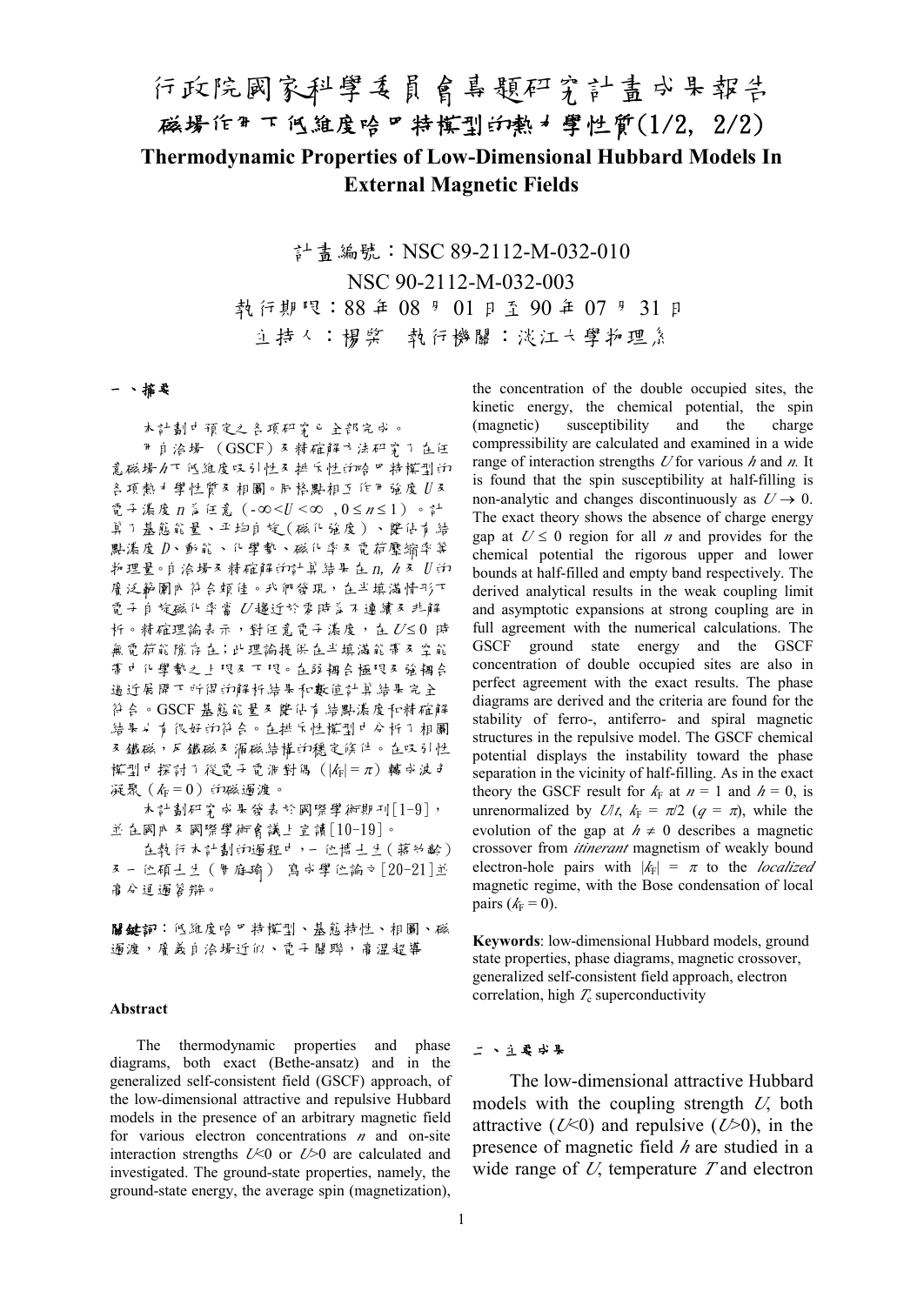concentration (band filling) *n* by using the generalized self-consistent field (GSCF) approach with renormalized chemical potential. Pairing, the smooth crossover from the BCS regime into the Bose condensation state and the inhomogeneous superconductivity with the non-uniform order parameter are investigated. The excitation spectrum, the momentum distribution function and thermodynamic properties, including the concentration of double occupied sites *D*, the kinetic energy *<sup>E</sup>*kin, and the chemical potential  $\mu$  are calculated. The numerical calculations are found in a good agreement with the Bethe-ansatz results and quantum Monte-Carlo calculations in a wide range of system parameters *U*, *n* and *h*. The concentration of double occupied sites and the bound electron pairs  $n_{\text{pair}}$  are calculated and we found a simple relationship between the order parameter and  $n_{\text{pair}}$ , valid for the arbitrary *U* and all *n* (see Figs.1 and 2). The GSCF theory correctly displays the separation of the energy gap from the order parameter (crossover) as *n* or *U* decrease (see Figs.3 and 4).

 The developed GSCF approach in magnetic field suggests a smooth transition (thick solid curves in Figs. 1-3) into the inhomogeneous superconducting state.

The ground-state phase diagram and the critical behavior of the one-dimensional Hubbard model, both attractive and repulsive, are investigated numerically in the entire parameter space of electron concentration *n*, interaction strength *U* and magnetic field *h*. The magnetic ground-state properties, including the spin and charge susceptibilities, and the spin and charge energy gaps are calculated as functions of *U*, *h* and *n*. It is found that the spin (magnetic) susceptibility at half-filling changes discontinuously as *<sup>U</sup>*  $\rightarrow$  0 and is enhanced by electron repulsion in comparison with that of the non-interacting case. The compressibility decreases with *n* at  $U$  < 0 and shows non-monotonous behavior with dramatic increase while  $U > 0$ . The critical behavior near the onset of magnetization and magnetic saturation is also analyzed. Our numerical results are in full agreement with calculated analytical expressions at strong magnetic field near the saturation, empty band filling, strong and weak interaction limits, the previous numerical studies for  $h = 0$  and provide a solid ground for the evaluation of the different self-consistent theories.



Fig. 1 The number of bound electron pairs  $n_{\text{pair}}$ the concentration of double occupied sites *<sup>D</sup>* in dependence of electron concentration *n* in the attractive model without external magnetic field for exact (thin solid curves) and GSCF (dashed curves) results. The thick solid curves mark crossover. The figures at the curves mean the values of *U*/*t.*



Fig. 2 The number of bound electron pairs  $n_{\text{pair}}$  the concentration of double occupied sites *D* in dependence of coupling strength *U/t* in the attractive model without external magnetic field for exact (thin solid curves) and GSCF (dashed curves) results. The thick solid curves mark crossover. The figures at the curves mean the values of *n.*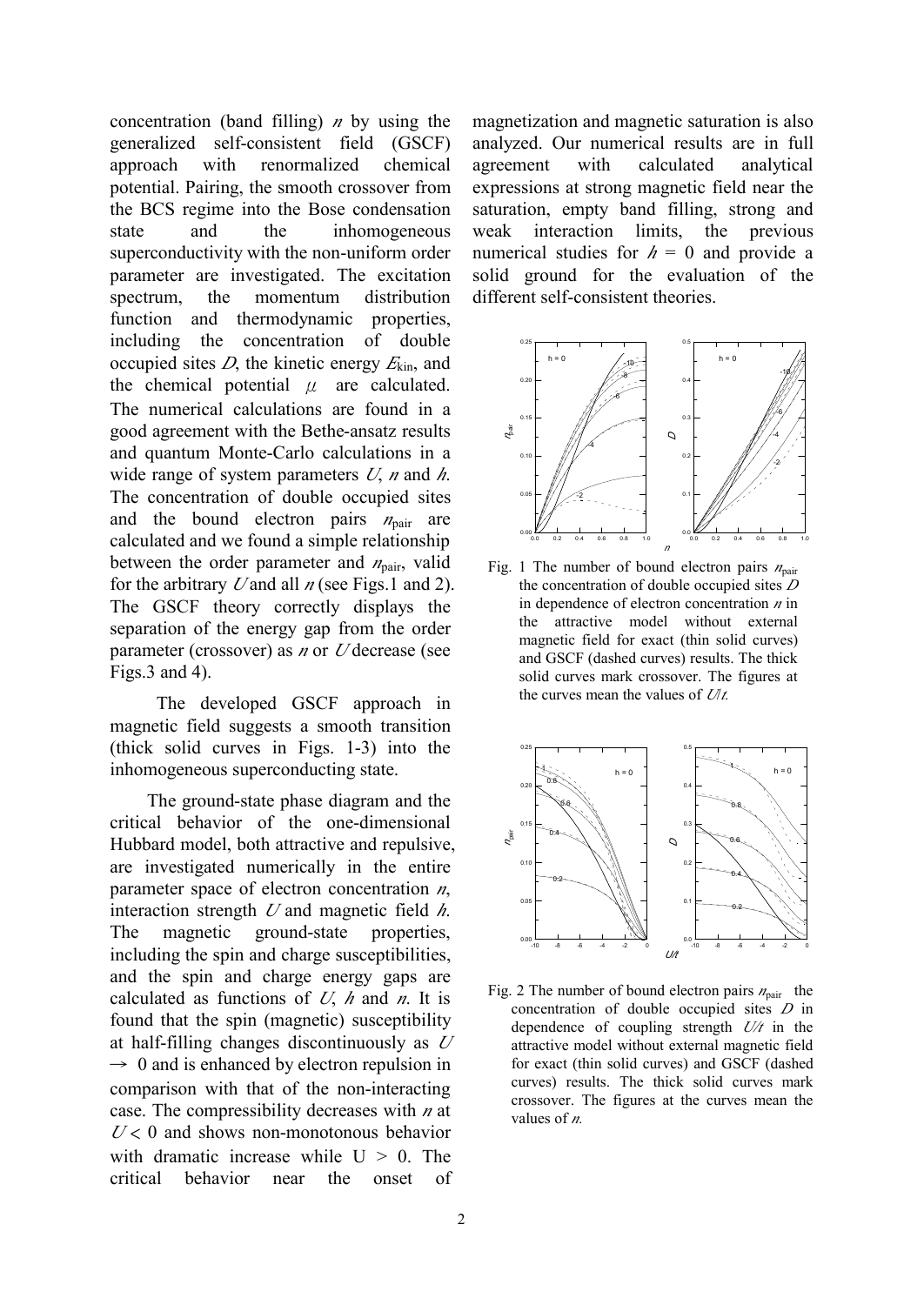

Fig. 3 The spin energy gap (at zero magnetic field  $h/t = 0$ ) in the attractive model  $E_{\text{gap}}^{(-)}/t$  in dependence of the number of bound electron pairs  $n_{\text{pair}}$  at given *n* (the left curves) and at given  $U/t$  (the right curves) for exact (thin solid curves) and GSCF (dashed curves) results. The thick solid curves mark crossover. The figures at the curves mean the values of *n* or  $U/t$ respectively*.*



Fig. 4 The charge energy gap (at half-filling  $n = 1$ ) in the repulsive model  $E_{\text{gap}}^{(+)}$  in dependence of the coupling strength  $U/t$  at  $h/t = 0$  (the left curves) and at  $h/t = 1$  (the right curves) for exact (thin solid curves) and GSCF (dashed curves) results.

The analysis of the thermodynamic phase diagram in the attractive model for various magnetic fields shows the presence of three different phases (see Fig. 5): 1. normal phase with  $\Delta q^{(-)} = 0$  and *q* is arbitrary (unshaded area), 2. homogenous phase with  $q = 0$  and  $\Delta_q^{(\cdot)} \neq 0$  (light shaded area), 3. inhomogeneous phase with  $q \neq 0$  and  $\Delta_q^{(-)} \neq 0$  (dark shaded area). The normal phase 1 is stable in some range of *h/t*  also in the ground state  $(T = 0)$ . At low temperatures  $(T/t \ll 1)$  spin onset is a sharp transition. Our calculations show that this

transition occurs at the boundary of the phase 2 (light shaded area):  $s = 0$  inside the phase 2 and  $s \neq 0$  outside. In the inhomogeneous phase (dark shaded area) the spin (magnetization) is finite.



Fig. 5 The GSCF phase diagram in the *n-U* plane of the one-dimensional attractive Hubbard model at finite magnetic field *h* and temperature *T*. The unshaded, light shaded and dark shaded areas correspond the normal phase with  $\Delta_q^{(\cdot)} = 0$  and  $q$  is arbitrary, the homogenous phase with  $q =$ 0 and  $\Delta_q^{(\cdot)} \neq 0$  and the inhomogeneous phase with  $q \neq 0$  and  $\Delta_q^{(-)} \neq 0$ .

In the ground state  $(T=0)$  and at  $h=0$ the crossover from the itinerant pairing (BCS) regime of weakly bound electron pairs with momentum  $k_F \neq 0$  into the Bose-Einstein condensation (BC) regime of local pairs with momentum  $k_F = 0$  starts from infinitesimal small  $|U/t$  (*n*<sub>cross</sub>  $\rightarrow$  0 at  $|U/t \rightarrow 0$ ), while it starts from finite  $n_{\text{cross}}$  (or  $U_{\text{cross}}$ ) whenever  $T$  $\neq$  0 and corresponding normal phase dramatically increases with the temperature and magnetic field *h/t.* The boundary curve between these two regimes is getting shorter with the increase of temperature, although, in general, its rest part remains temperature independent. In addition at relatively weak coupling we found a stable solution with  $s \neq$  $0, q \neq 0$  and  $\Delta_q^{(-)} \neq 0$  (dark shaded area).

The phase diagram in the *h-T* plane shows the dependence of the critical temperature  $T_c$  upon  $h$  for various  $U$  and  $n$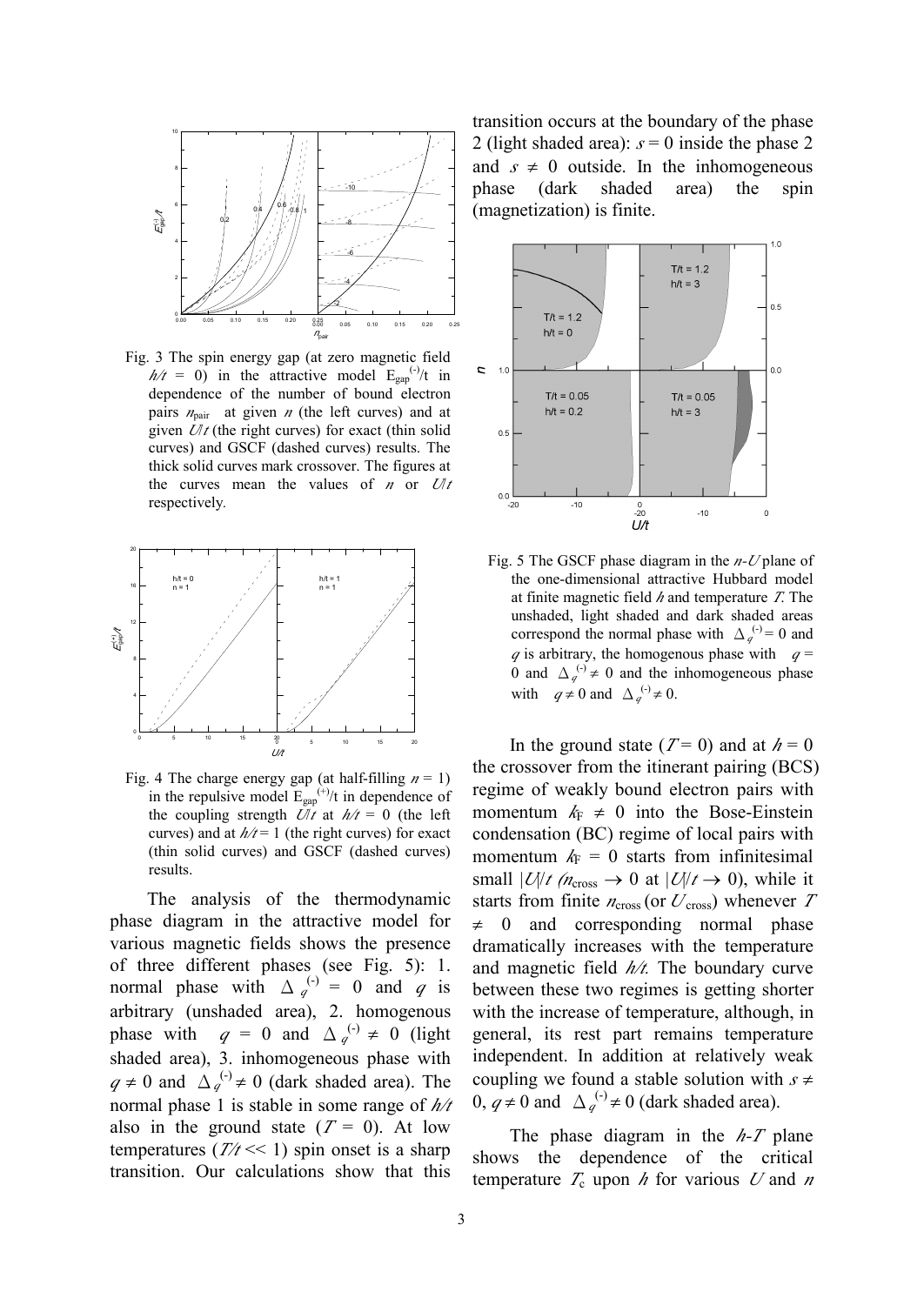describing the phase transition from the superconducting state with  $\Delta_q^{(-)} \neq 0$  (phase 2 or 3, shaded area) into the normal paramagnetic state with  $\Delta_q^{(-)} = 0$  (phase 1, unshaded area).



Fig. 6 The chemical potential  $\mu$  in the attractive and repulsive Hubbard models in dependence of electron concentration *n* in the presence of external magnetic field *h* for exact (thin solid curves) and GSCF (dashed curves) results. The thick solid curves mark crossover. The figures at the curves mean the values of *U*/*t.* The downward triangles denote the spin (magnetic) saturation.

The critical temperature *T*<sub>c</sub> monotonously decreases with increasing of *h/t.* Close to the half-filling case or in intermediate region of |*U*|/*t* we found the stability for inhomogeneous superconducting state with finite spin with  $q \neq 0$  and  $\Delta_q^{(-)} \neq 0$ (phase 3, dark shaded area).

For both attractive and repulsive models the chemical potential  $\mu$  monotonously increases in the entire range of *n* (see Fig. 6)*.*  In the presence of magnetic field there is a sharp transition (the downward triangles in Fig. 6) into the fully saturated spin phase  $(s =$ *<sup>n</sup>*/2).

For  $n \neq 1$  the chemical potential  $\mu$ increases monotonously in the entire range of *Ult.* In the attractive case for  $0 \le n \le 1$  the chemical potential  $\mu$  increases with  $\hbar$  until the average spin s reaches the saturation and it is field independent in the fully saturated spin phase  $(s = n/2)$ . In the repulsive case for  $n = 1$  the chemical potential  $\mu$  decreases with *h* in the unsaturated spin phase ( $s < n/2$ ). The monotonous behavior of  $\mu$  with *U, n* and *h* 

provides the upper and lower bounds for  $\mu$  in the entire parameter space. The chemical potential  $\mu$  is not an analytical function and exhibits sharp transitions (kinks) at the onset of magnetization and spin (magnetic) saturation.

The compressibility  $\kappa_{ch}$  (charge susceptibility) in both attractive and repulsive models for all  $0 \le n \le 1$  is finite (see Fig. 7) because there is no energy gap in the charge excitation spectrum. Electrons are incompressible ( $\kappa_{ch} = 0$ ) in an empty band (*n*  $= 0$ ) for arbitrary *U*. Then  $\kappa_{ch}$  monotonously increases with *n* at  $U < 0$ . For  $U > 0$  electrons become again incompressible exactly at half-filling and  $\kappa_{ch}$  is a non-monotonous function of *n* with one maximum (if  $h = 0$ ) or more (if  $h \neq 0$ ). Both for  $h = 0$  and  $h \neq 0$  the function  $\kappa_{ch}$  *versus U* is continuous everywhere including the vicinity  $U = 0$  at *n*  $\neq$  1, while at  $n = 1$  it shows discontinuity (jump) at  $U/t \rightarrow 0$ . In fully saturated phase  $k_{ch}$  has the same value for *n* and  $1 - n$ .



Fig. 7 The compressibility  $\kappa_{ch}$  in dependence on *n* at  $h/t = 0$ , 0.5, 1, 1.5 for various  $U/t$  (figures at the curves). The upward and downward triangles denote the spin onset and spin saturation correspondingly.

In the zero spin phase  $(s = 0)$  or in the saturated spin phase  $(s = n/2)$  average spin is field independent, the spin susceptibility  $\chi$ equals to zero and  $\chi^{-1}$  exists only in the intermediate phase with finite spin  $0 \leq s \leq$  $n/2$  (see Fig. 8). The behavior of  $\chi$  as a function of *U* in the presence of *h* diverges in the critical point of spin saturation at  $n = 1$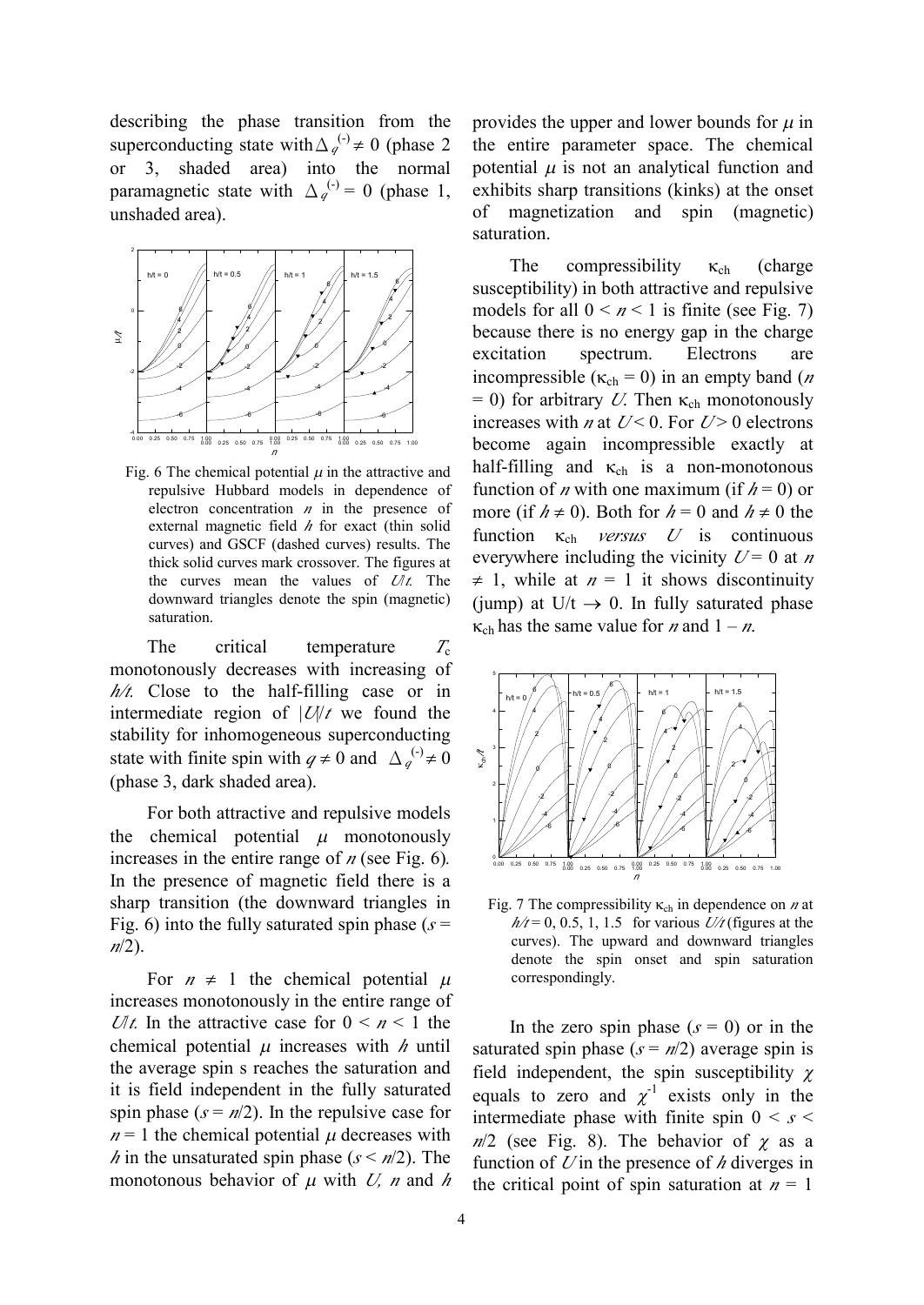and is finite at any  $n \neq 1$ . The function of  $\chi^{-1}$  on *U* is continuous for all *n* in the presence of finite magnetic field, but in an infinitesimal field this function shows discontinuity (jump) at  $U/t \rightarrow 0$  for all *n*.



Fig. 8 The spin (magnetic) susceptibility  $\gamma$  in dependence on *n* at  $h/t = 0.01, 0.5, 1, 1.5$  for various *U/t* (figures at the curves). The upward and downward triangles denote the spin onset and spin saturation correspondingly.

The dependence of  $\chi^{-1}$  on *n* in the intermediate phase with finite spin (to the right of downward triangles in Fig. 8) for  $U$ > 0 is in general a non-monotonous function with one maximum at *n* close to 1. For  $U < 0$ , in contrast,  $\chi^{-1}$  increases monotonously with *<sup>n</sup>* and approaches to its maximum value at *<sup>n</sup>*  $= 1.$ 



Fig. 9 The spin (magnetic) susceptibility  $\chi$  in dependence on *s* at  $U/t = -6, -2, 2, 6$  for various *<sup>n</sup>* (figures at the curves). The upward and downward triangles denote the spin onset and spin saturation correspondingly.

Because of the presence of spin energy gap at  $U < 0$  and *h* close to the spin onset critical field (upward triangles in Fig. 9)  $\chi$ <sup>1</sup>

increases rapidly with *h* for all *n*, while at *<sup>U</sup>*  $> 0$  there is no spin energy gap so  $\chi$ <sup>1</sup> decrease monotonously with *h*.

Exactly at  $n = 1$  the average spin *s versus h* at the critical fields of spin onset  $h_{c1}$ and spin saturation  $h_{c2}$  has infinite slop, while  $\kappa_{ch}$  near  $h_{c1}$  and  $h_{c2}$  is finite. Different spin and charge responses on the applied magnetic field in the vicinity of critical fields demonstrates the spin and charge separation within the one-dimensional Hubbard model.

### 三、計劃成果自評

 We have investigated low-dimensional attractive and repulsive Hubbard models in the presence and absence of external magnetic field by using of both the Bethe-ansatz equations and the generalized self-consistent field (GSCF) approach. In the one-dimensional model for the first time we have calculated and analyzed thoroughly the ground state properties and phase diagrams at zero temperature in a wide range of the coupling strength  $(-\infty < U < \infty)$ , electron concentration ( $0 \le n \le 1$ ) and magnetic field  $(h \ge 0)$ . We have investigated the magnetic crossover in the attractive model and the charge crossover in the repulsive model.

These obtained detailed and thorough results are important because they provide a reliable and firm base for the further investigation of Hubbard model in two-dimensional case and at finite temperatures. We have already done some preliminary calculations and analysis in these directions and plan to continue these studies in the nearest future.

## 四、參考文獻

[1] A. N. Kocharian, **C. Yang**, Y. L. Chiang, 1999, "Bose Condensation and Electron Pairing in One-dimensional Hubbard Model" (一維哈伯模型之 玻色凝聚及電子對), *Intern. J. Mod. Phys.* v. 13, NN. 29-31, pp. 3538-3545. (**SCI**)

[2] **C. Yang**, A. N. Kocharian, Y. L. Chiang, 1999, "Exact Ground-state Properties of One-dimensional Hubbard Model in Magnetic Field" (在磁場中一維哈 伯模型之精確基態性質), *Intern. J. Mod. Phys.* v. 13,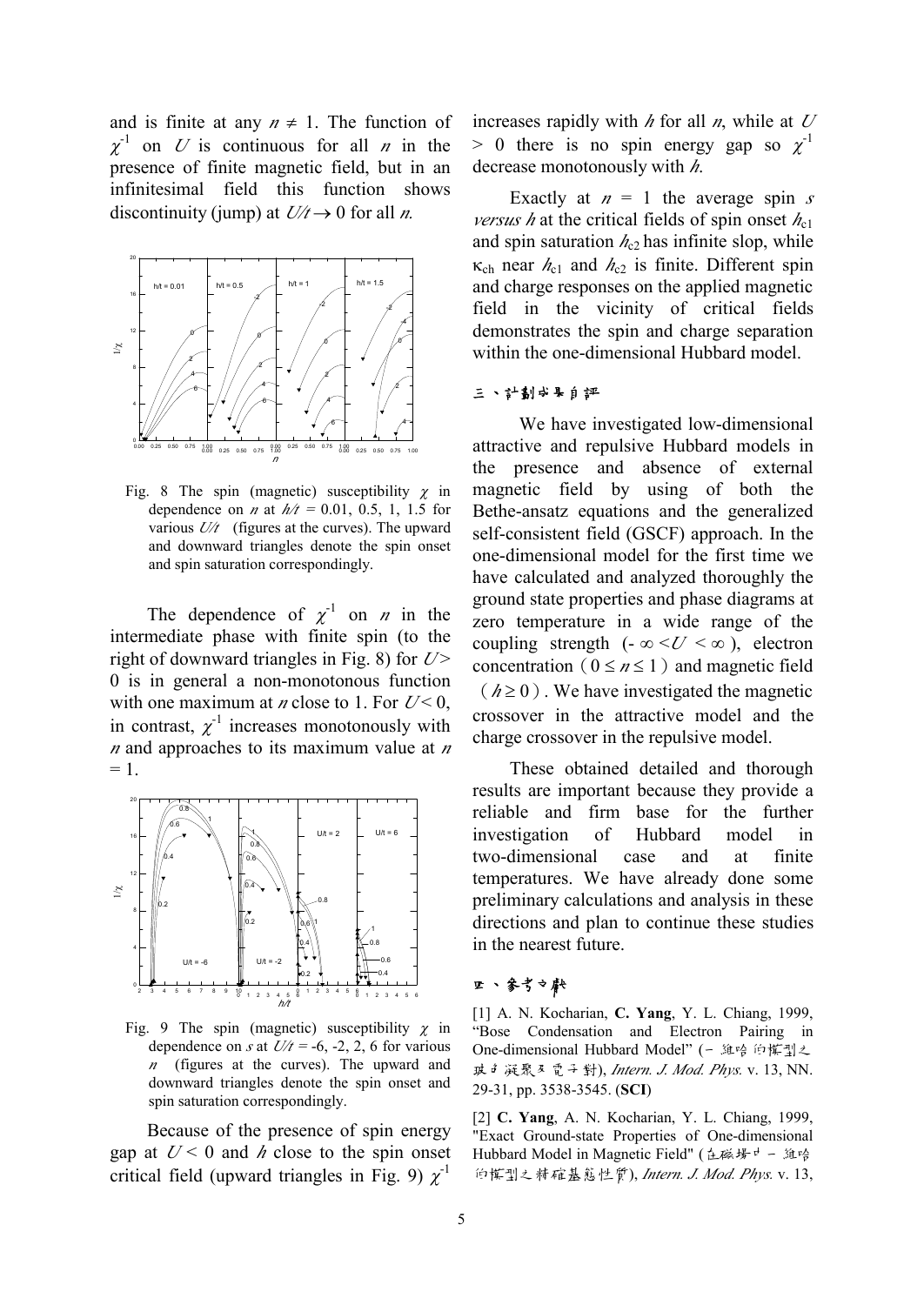NN. 29-31, pp. 3573-3578. (**SCI**)

[3] **Yang**, A. N. Kocharian, Y. L. Chiang, 2000, "Exact Magnetic Phase diagram of the One-dimensional Hubbard Model" (一維哈伯模型之 精確磁相圖), *Physica* B, v. 281-281, pp. 831-833. (**SCI**)

[4] A. N. Kocharian, **C. Yang**, Y. L. Chiang, 2000, phase diagram and inhomogenous superconductivity in the one-dimensional attractive Hubbard Model" (一維吸引性哈伯模型之相圖及不 均勻超導性), *Physica* C v. 341-348 (1-4), pp. 253-254. (**SCI**)

[5] **C. Yang**, A. N. Kocharian, Y. L. Chiang, 2000, "Exact magnetic ground-state properties of the one-dimensional Hubbard model" (一維哈伯模型之 精確基態性質), *Physica* C v. 341-348 (1-4), pp. 245-246. (**SCI**)

[6] **C. Yang**, A. N. Kocharian, Y. L. Chiang, 2000, "Phase transitions and exact ground-state properties of the one-dimensional attractive Hubbard model in a magnetic field" (在磁場中一維吸引性哈伯模型之相 轉變及精確基態性質), *J. Phys.: Condens. Matter*, v. 12, pp. 7433-7454. (**SCI**)

[7] A. N. Kocharian, **C. Yang**, Y. L. Chiang, 2000, "Pairing, crossover and inhomogeneous superconductivity in the attractive Hubbard model" (在吸引性哈伯模型中之對偶、相過渡及不均勻超 導性), *Physica* B, vol. 14, NN. 29, 30 & 31, pp. 3514-3519. (**SCI**)

[8] **C. Yang**, A. N. Kocharian, Y. L. Chiang, 2000, "Exact ground-state properties and phase transitions within one-dimensional Hubbard model in magnetic field" (在外磁場中一維哈伯模型之精確基態性質 及相轉變), *Physica* B, vol. 14, NN. 29, 30 & 31, pp. 3771-3776. (**SCI**)

[9] **C. Yang**, A. N. Kocharian, Y. L. Chiang, 2001, "Induced magnetization and inhomogeneous superconductivity in presence of external magnetic field" (在外磁場下之感應磁化及不均勻超導性), *Physica* C, to be published.

[10] **C. Yang**, A. N. Kocharian, Y. L. Chiang, 1999, "Exact Ground-state Properties of One-dimensional Hubbard Model in Magnetic Field" (在磁場中一維哈 伯模型之精確基態性質 ), Second International Conference on New Theories, Discoveries, and Applications of Superconductors and Related Materials (New3SC-2), May 31 - June 4, 1999, Las Vegas, Nevada, USA.

[11] **C. Yang**, A. N. Kocharian & Y. L. Chiang, 1999, "Exact Magnetic Phase diagram of the One-dimensional Hubbard Model" (在磁場中一維哈 伯模型之精確磁相圖) International Conference on Strongly Correlated Electron Systems (SCES'99), August 24-28, 1999, Nagano, Japan.

[12] T. Y. Chou, Y. L. Chiang, **C. Yang**, A. N. Kocharian, 2000, "Magnetic properties of one-dimensional repulsive Hubbard Model" (一維排 斥性哈伯模型之磁性質), 八十九年中華民國物理 學會年會, 物理雙月刊, v. 22, no. 1, pp.122-123. - NSC-89-2112-M-032-010.

[13] Y. L. Chiang, **C. Yang**, A. N. Kocharian, 2000, "Magnetic properties of one-dimensional attractive Hubbard Model" (一維吸引性哈伯模型之磁性質), 八十九年中華民國物理學會年會, 物理雙月刊, v. 22, no. 1, pp. 136-137.

[14] A. N. Kocharian, **C. Yang**, Y. L. Chiang, 2000, "The Phase Diagram and Inhomogenous Superconductivity in the One-Dimensional Attractive Hubbard Model" (一維吸引性哈伯模型之相圖及不 均勻超導性 ), 6th International Conference on Materials and Mechanisms of Superconductivity And High Temperature Superconductors (M2S-HTSC-VI), Feb 20 - 25, 2000, Houston, Texas, USA.

[15] **C. Yang**, A. N. Kocharian, Y. L. Chiang, 2000, "Exact Magnetic Ground-State Properties of the One-Dimensional Hubbard Model" (- 維排斥性哈伯 模型之精確磁基態性質 ), 6th International Conference on Materials and Mechanisms of Superconductivity And High Temperature Superconductors (M2S-HTSC-VI), Feb 20-25, 2000, Houston, Taxes, USA.

[16] **C. Yang**, A. N. Kocharian, Y. L. Chiang, 2000, "Exact Ground-State Properties and Phase Transitions Within One-Dimensional Hubbard Model In Magnetic Field" (在磁場中一維哈伯模型之精確磁基態性質 及相轉變), 3rd International Conference on Stripes and High  $T_c$  Superconductivity (Stripes 2000), Sep 24-30, 2000, Rome, Italy.

[17] A. N. Kocharian, **C. Yang**, Y. L. Chiang, 2000, "Pairing, Crossover and Inhomogeneous Superconductivity In The Attractive Hubbard Model" (一維吸引性哈伯模型粒子對偶、相過渡及不均勻 超導性), 3rd International Conference on Stripes and High  $T_c$  Superconductivity (Stripes 2000), Sep 24-30, 2000, Rome, Italy.

[18] A. N. Kocharian, **C. Yang**, Y. L. Chiang, 2001, "Phase diagram and BCS--Bose condensation crossover in 1d and 2d Hubbard models" ( $\angle$ # $\angle$  $\angle$ 維哈伯模型相圖及 BCS- 玻色凝聚過渡), International Conference on Superconductivity, New3SC-3, Jan 15-19, 2001, Honolulu, USA.

[19] **C. Yang**, A. N. Kocharian, Y. L. Chiang, 2001, "Induced magnetization and inhomogeneous superconductivity in presence of external magnetic field" (在外磁場下之感應磁化及不均勻超導性), International Conference on Superconductivity,